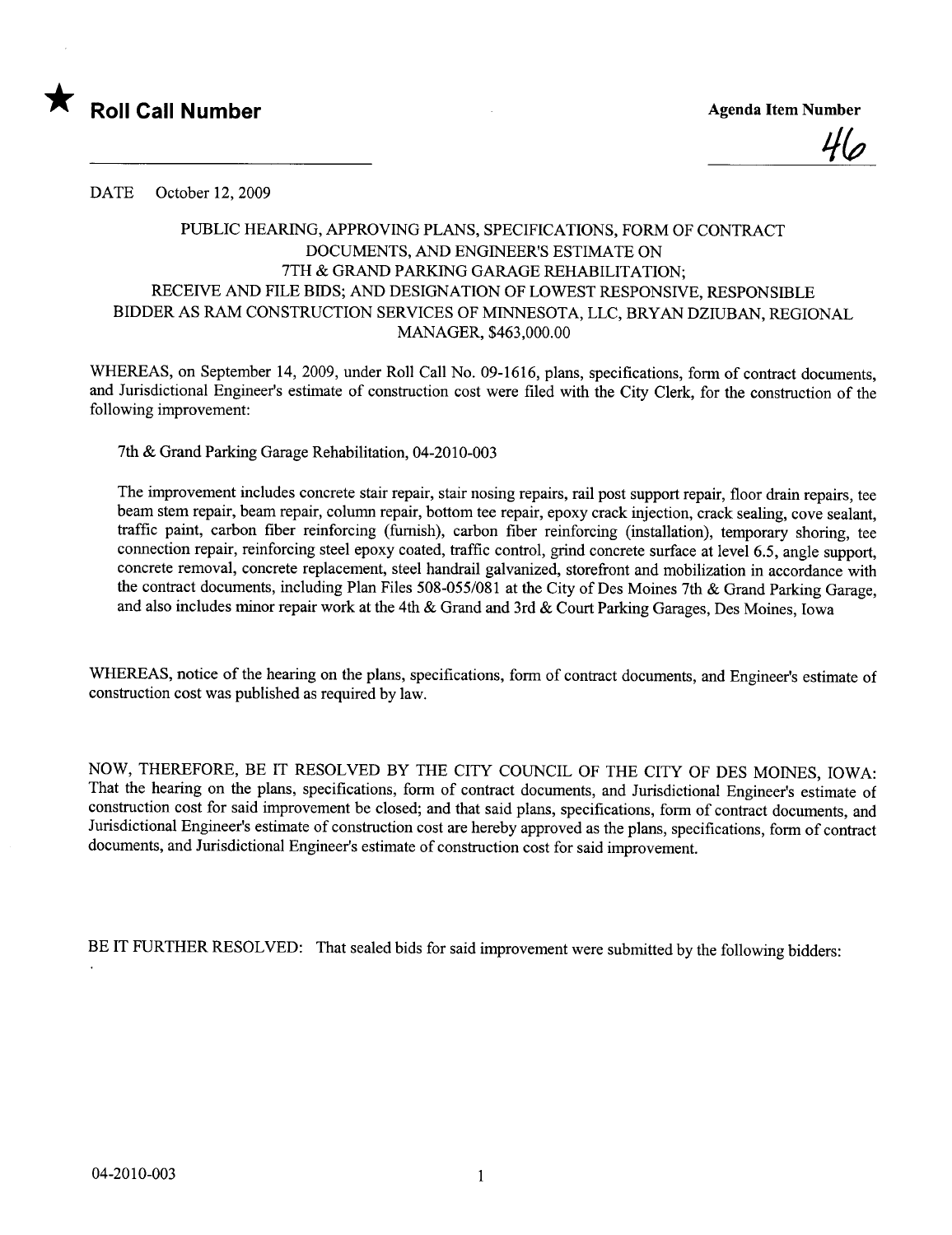



DATE October 12, 2009

| <b>RAM Construction Services of MN</b><br>LLC      | Little Canada, MN                         |
|----------------------------------------------------|-------------------------------------------|
| <b>Truesdell Corporation Midwest</b>               | Tempe, AZ                                 |
| SPS Infrastructure, Inc.                           | Bid read under advisement<br>St. Paul, MN |
| <b>Tarlton Corporation</b>                         | St. Louis, MO                             |
| Cramer and Associates, Inc.                        | Grimes, IA                                |
| Restoration Systems, Inc.                          | Chaska, MN                                |
| United Restoration & Preservation, Inc. Morris, IL |                                           |
| Jensen Construction Co.                            | Des Moines, IA                            |

which were received and opened at a public meeting presided over by the Jurisdictional Engineer in the City Council Chambers, 2nd Floor, City Hall, 400 Robert D. Ray Drive, Des Moines, Iowa at 11:00 a.m. on September 29, 2009. Said bids and the attached tabulation of bids for said improvement be and are hereby received and fied.

BE IT FURTHER RESOLVED: That the Jurisdictional Engineer has determined that the lowest responsive, responsible bid for the construction of said improvement was submitted by RAM Construction Services of Minnesota, LLC, Bryan Dziuban, Regional Manager, 3065 Spruce Street, Suite 104, Little Canada, MN, 55117 in the amount of \$463,000.00, and said bid be and the same is hereby accepted.

BE IT FURTHER RESOLVED: That the bid security of the unsuccessful bidders be and is hereby authorized and directed to be returned.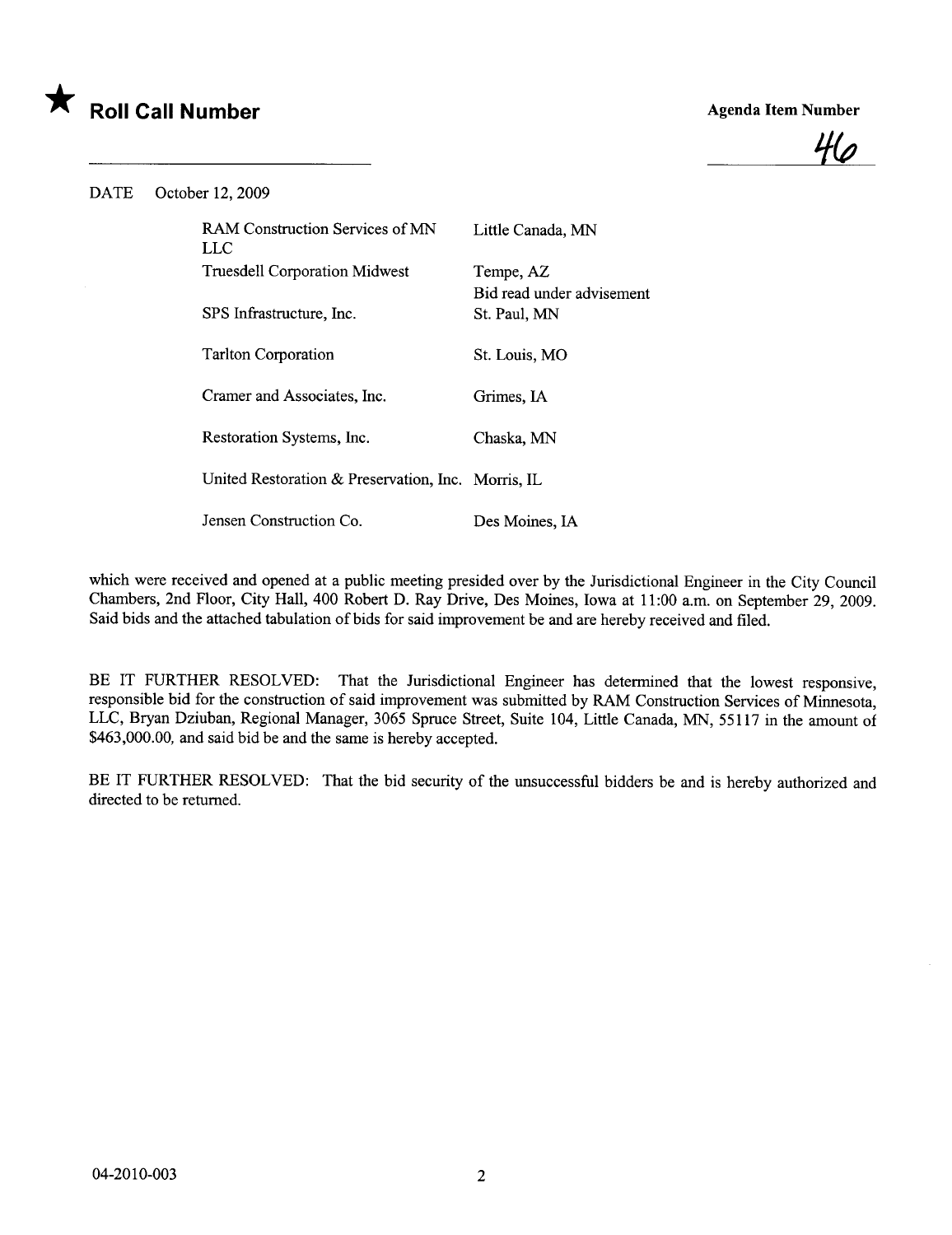

<u>40</u>

DATE October 12, 2009

BE IT FURTHER RESOLVED: That the Jurisdictional Engineer is hereby directed to secure execution by the lowest responsible, responsive Bidder and its surety of the contract documents in the form heretofore approved by this Council; that the Jurisdictional Engineer is directed to thereafter present said contract documents to this Council for approval and authorization to the Mayor to sign; and that no contract shall be deemed to exist between the City of Des Moines and said Bidder until said contract has been executed by the Bidder, and shall have been approved by this Council and executed by the Mayor and attested to by the City Clerk.

(City Council Communication Number  $09.726$  attached.)

Moved by to adopt.

FORM APPROVED: FUNDS AVAILABLE

-former lines which be the content of the form of the form of the content of the form of the content of the content of the content of the content of the content of the content of the content of the content of the content o

Allen McKinley Des Moines Finance Director

Kathleen Vanderpool Deputy City Attorney

Funding Source: 2009-2010 CIP, Page PKG-5, Parking Facility Rehab/Repair Program, PKG016, Parking System Revenue

| <b>COUNCIL ACTION</b> | <b>YEAS</b> | <b>NAYS</b> | <b>PASS</b> | <b>ABSENT</b>   |                                                            |
|-----------------------|-------------|-------------|-------------|-----------------|------------------------------------------------------------|
|                       |             |             |             |                 | I, Diane Rauh, City Clerk of said City Council, hereby     |
| <b>COWNIE</b>         |             |             |             |                 | certify that at a meeting of the City Council, held on the |
| <b>COLEMAN</b>        |             |             |             |                 | above date, among other proceedings the above was          |
| <b>HENSLEY</b>        |             |             |             |                 | adopted.                                                   |
| <b>KIERNAN</b>        |             |             |             |                 |                                                            |
| <b>MAHAFFEY</b>       |             |             |             |                 | IN WITNESS WHEREOF, I have hereunto set my hand            |
| <b>MEYER</b>          |             |             |             |                 | and affixed my seal the day and year first above written.  |
| <b>VLASSIS</b>        |             |             |             |                 |                                                            |
| <b>TOTAL</b>          |             |             |             |                 |                                                            |
| <b>MOTION CARRIED</b> |             |             |             | <b>APPROVED</b> |                                                            |
|                       |             |             |             |                 |                                                            |
|                       |             |             |             |                 |                                                            |
|                       |             |             |             | Mayor           |                                                            |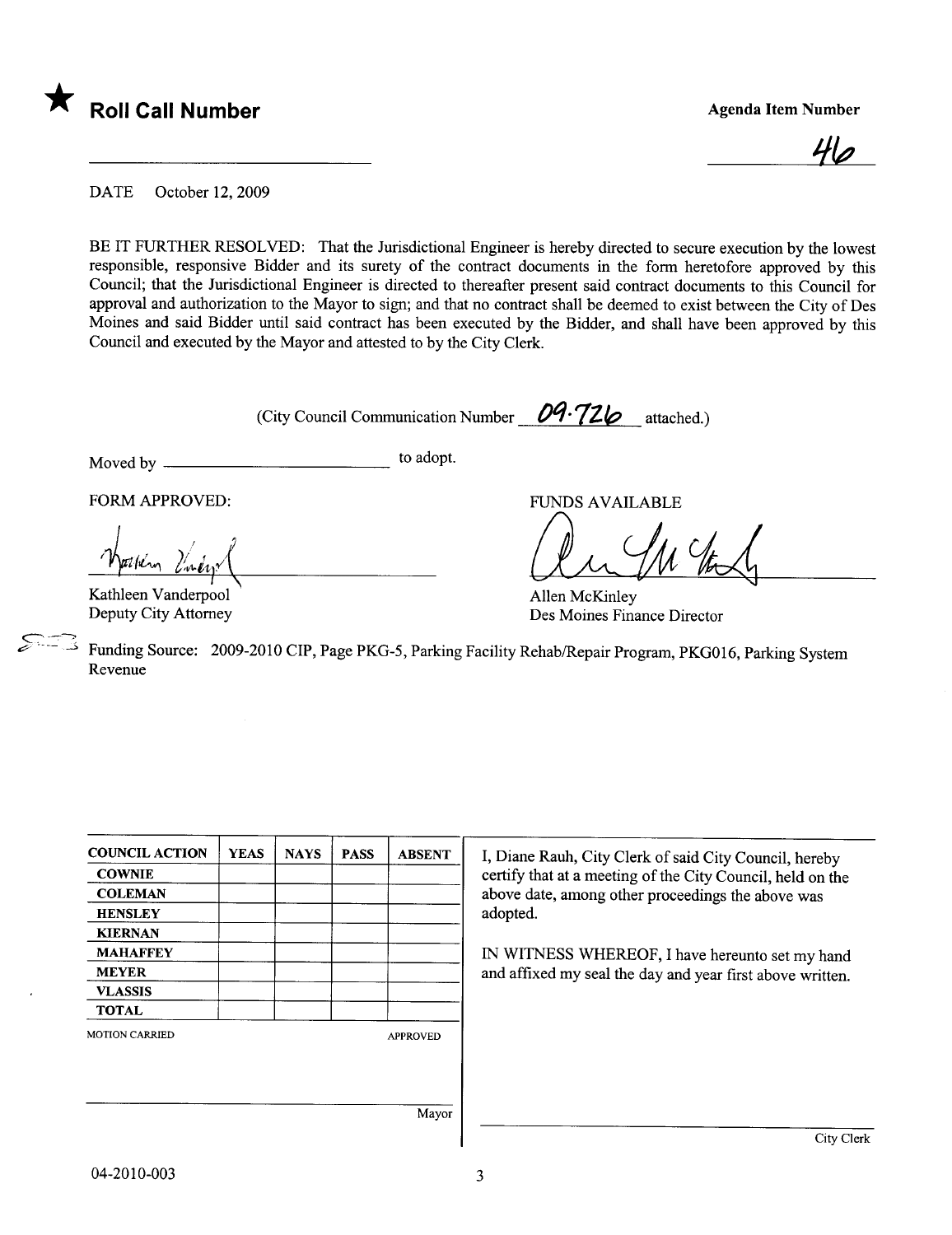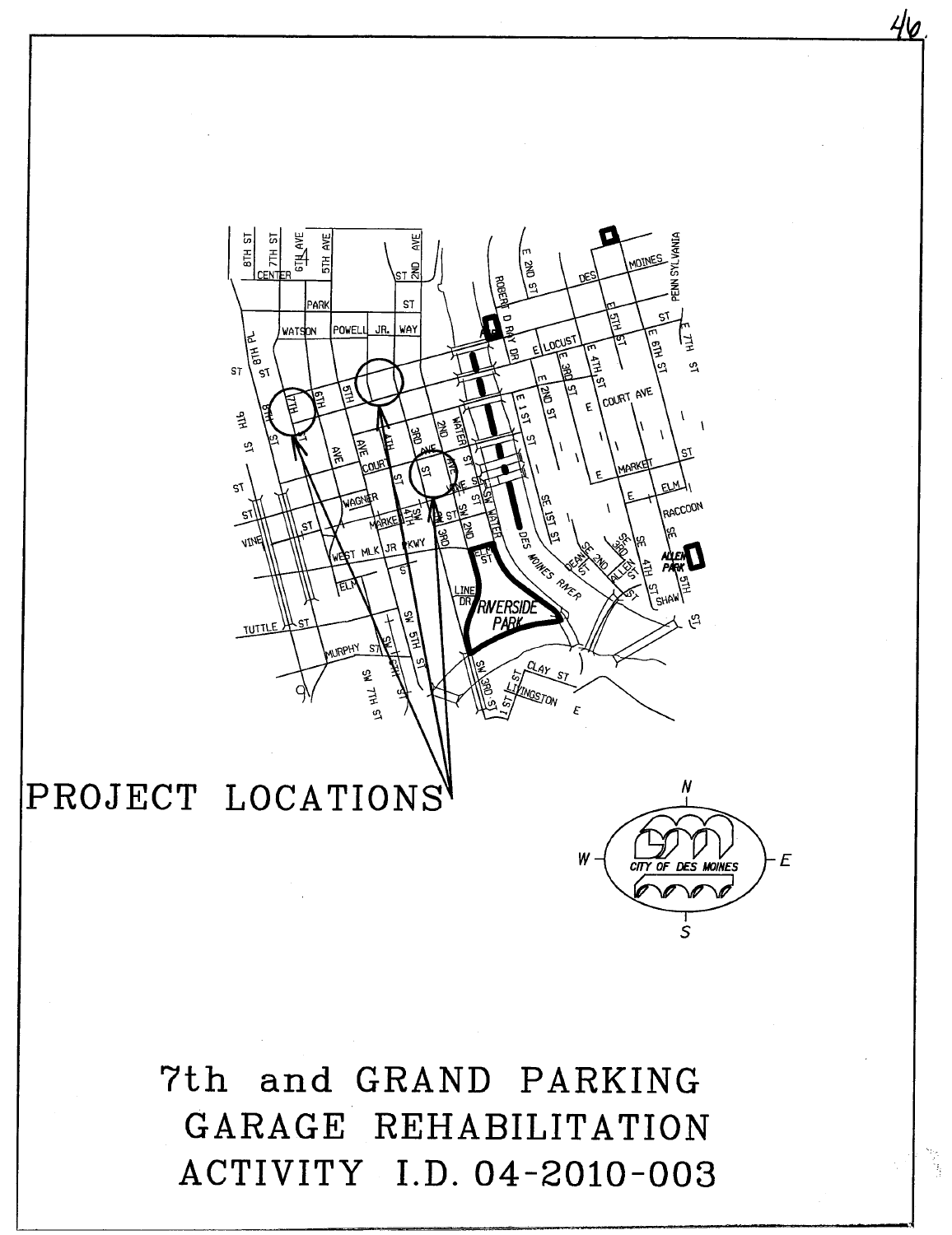| DEPARTMENT OF ENGINEERING<br>CITY OF DES MOINES, IOWA                                                                                                         |                                              | IDOT PROJ NO.: None<br>Activity ID 04-2010-003 |                           |                                                                                                                                                   |                           |                                                                                                                               |                            |                                                                                                                                 |                            |
|---------------------------------------------------------------------------------------------------------------------------------------------------------------|----------------------------------------------|------------------------------------------------|---------------------------|---------------------------------------------------------------------------------------------------------------------------------------------------|---------------------------|-------------------------------------------------------------------------------------------------------------------------------|----------------------------|---------------------------------------------------------------------------------------------------------------------------------|----------------------------|
| APPROVED BY WOLAND 35 Me K<br>PROJECT: 7TH AND GRAND PARKING GARAGE REHABILITATION<br>ESTIMATE<br>CONTRACTOR'S BID TABULATION<br>TABULATED BY:<br>CHECKED BY: |                                              | BID DATE: 09/29/09                             |                           | <b>CONTRACTOR/CITY</b><br>Services of MN, LLC<br><b>RAM Construction</b><br>Little Canada, MN<br>BID SECURITY<br>10% Bid Bond<br><b>BID PRICE</b> |                           | Truesdell Corp. Midwest<br>CONTRACTOR<br>BID SECURITY<br>10% Bid Bond<br><b>BID PRICE</b><br>Tempe, AZ<br><b>NLC</b>          |                            | SPS Infrastructure, Inc.<br><b>CONTRACTOR</b><br>BID SECURITY<br>10% Bid Bond<br>St. Paul, MN<br><b>BID PRICE</b><br><b>NID</b> |                            |
|                                                                                                                                                               |                                              | i<br>M                                         |                           | i<br>M                                                                                                                                            |                           | i<br>3                                                                                                                        |                            | i<br>M                                                                                                                          |                            |
| <b>DESCRIPTION</b><br>ITEM                                                                                                                                    | <b>ATINAUD</b>                               | PRICE                                          | AMOUNT                    | PRICE                                                                                                                                             | <b>AMOUNT</b>             | PRICE                                                                                                                         | <b>AMOUNT</b>              | PRICE                                                                                                                           | <b>AMOUNT</b>              |
| Concrete Repairs - Stairs                                                                                                                                     | 375 SF                                       | \$31.00                                        | \$11,625.00               | \$60.00                                                                                                                                           | \$22,500.00               | \$74.00                                                                                                                       | \$27,750.00                | \$32.30                                                                                                                         | \$12,112.50                |
| Stair Nosing Repair                                                                                                                                           | 285 EACH                                     | \$62.00                                        | \$17,670.00               | \$85.00                                                                                                                                           | \$24,225.00               | \$98.00                                                                                                                       | \$27,930.00                | \$59.30                                                                                                                         | \$16,900.50                |
| Rail Post Support Repair<br>Floor Drain Repair                                                                                                                | 10 EACH<br>5 EACH                            | \$105.00<br>\$515.00                           | \$1,050.00<br>\$2,575.00  | \$249.00<br>\$400.00                                                                                                                              | \$2,490.00<br>\$2,000.00  | \$780.00<br>\$425.00                                                                                                          | \$3,900.00<br>\$4,250.00   | \$140.80<br>\$567.40                                                                                                            | \$1,408.00                 |
| Tee Beam Stem Repair                                                                                                                                          | 50 SF                                        | \$62.00                                        | \$3,100.00                | \$80.00                                                                                                                                           | \$4,000.00                | \$85.00                                                                                                                       | \$4,250.00                 | \$66.00                                                                                                                         | \$2,837.00<br>\$3,300.00   |
| Beam Repair                                                                                                                                                   | 2700 SF                                      | \$53,00                                        | \$143,100.00              | \$53.00                                                                                                                                           | \$143,100.00              | \$74.00                                                                                                                       | \$199,800.00               | \$57.00                                                                                                                         | \$153,900.00               |
| Column Repair                                                                                                                                                 | 125 SF                                       | \$57.00                                        | \$7,125.00                | \$69.00                                                                                                                                           | \$8,625.00                | \$90.00                                                                                                                       | \$11,250.00                | \$53.80                                                                                                                         | \$6,725.00                 |
| <b>Bottom Tee Repair</b><br>$\infty$                                                                                                                          | 210 SF                                       | \$129.00                                       | \$27,090.00               | \$64.00                                                                                                                                           | \$13,440.00               | \$82.00                                                                                                                       | \$17 220.00                | \$75.30                                                                                                                         | \$15,813.00                |
| Epoxy Crack Injection<br>စ                                                                                                                                    | 100 LF                                       | \$21.00                                        | \$2,100.00                | \$28.00                                                                                                                                           | \$2,800.00                | \$29,00                                                                                                                       | \$2,900.00                 | \$33.75                                                                                                                         | \$3,375.00                 |
| Crack Sealing<br>$\epsilon$                                                                                                                                   | 50 LF                                        | \$5.00                                         | \$250.00                  | \$8.00                                                                                                                                            | \$400.00                  | \$5.00                                                                                                                        | \$250.00                   | \$4.40                                                                                                                          | \$220.00                   |
| Carbon Fiber Reinforcing Polymer (Furnish)<br><b>Traffic Paint</b><br>$\tilde{5}$                                                                             | 1 LS<br>800 SF                               | \$4,200.00<br>\$26.00                          | \$4,200.00<br>\$20,800.00 | \$6,500.00<br>\$18.00                                                                                                                             | \$6,500.00<br>\$14,400.00 | \$17.00<br>\$2,750.00                                                                                                         | \$2,750.00                 | \$5,899.00                                                                                                                      | \$5,899.00                 |
| Carbon Fiber Reinforcing Polymer (Installation)<br>္                                                                                                          | 800 SF                                       | \$47.00                                        | \$37,600.00               | \$18.00                                                                                                                                           | \$14,400.00               | \$38.00                                                                                                                       | \$13,600.00<br>\$30,400.00 | \$28.10<br>\$45.80                                                                                                              | \$36,640.00<br>\$22,480.00 |
| <b>Temporary Shoring</b><br>$\vec{r}$                                                                                                                         | $\tilde{\mathbf{c}}$<br>$\ddot{\phantom{0}}$ | \$64,100.00                                    | \$64,100.00               | \$25,000.00                                                                                                                                       | \$25,000.00               | \$18,800.00                                                                                                                   | \$18,800.00                | \$57,304.22                                                                                                                     | \$57,304.22                |
| <b>Tee Connection Repair</b><br>$\frac{5}{2}$                                                                                                                 | 1000 SF                                      | \$80.00                                        | \$80,000.00               | \$68.00                                                                                                                                           | \$68,000.00               | \$18.00                                                                                                                       | \$18,000.00                | \$51.20                                                                                                                         | \$51,200.00                |
| Reinforcing Steel, Epoxy Coated<br>$\frac{6}{5}$                                                                                                              | 500 LBS                                      | \$1.00                                         | \$1,500.00                | \$3.00                                                                                                                                            | \$4,500.00                | \$8.50                                                                                                                        | \$12,750.00                | \$2.90                                                                                                                          | \$4,350.00                 |
| Traffic Control<br>$\ddot{ }$                                                                                                                                 | $1\overline{1}$                              | \$12,400.00                                    | \$12,400.00               | \$9,000.00                                                                                                                                        | \$9,000.00                | \$11,000.00                                                                                                                   | \$11,000.00                | \$15,172.00                                                                                                                     | \$15,172.00                |
| Grind Concrete Surface at Level 6.5<br>$\frac{8}{10}$                                                                                                         | 115                                          | \$2,500.00                                     | \$2,500.00                | \$3,000.00                                                                                                                                        | \$3,000.00                | \$2,852.00                                                                                                                    | \$2,852.00                 | \$6,053.00                                                                                                                      | \$6,053.00                 |
| Angle Support<br>$\frac{5}{2}$<br>$\overline{c}$                                                                                                              | 22 EACH                                      | \$515.00                                       | \$11,330.00               | \$180.00                                                                                                                                          | \$3,960.00                | \$800.00                                                                                                                      | \$17,600.00                | \$276.65                                                                                                                        | \$6,086.30                 |
| Concrete Replacement<br>Concrete Removal<br>$\overline{2}$                                                                                                    | 16 CY<br>16 CY                               | \$125.00<br>\$350.00                           | \$2,000.00<br>\$5,600.00  | \$1,200.00<br>\$600.00                                                                                                                            | \$19,200.00<br>\$9,600.00 | \$400.00<br>\$700.00                                                                                                          | \$6,400.00<br>\$11,200.00  | \$190.00<br>\$552.90                                                                                                            | \$3,040.00<br>\$8,846.40   |
| Steel Handrail - Galv.<br>$\overline{2}$                                                                                                                      | 146 LF                                       | \$25.00                                        | \$3,650.00                | \$145.00                                                                                                                                          | \$21,170.00               |                                                                                                                               |                            |                                                                                                                                 |                            |
| Storefront                                                                                                                                                    | 13 LF                                        | \$150.00                                       | \$1,950.00                | \$425.00                                                                                                                                          | \$5,525.00                | \$88.00<br>\$350.00                                                                                                           | \$12,848.00<br>\$4,550.00  | \$92.65<br>\$172.00                                                                                                             | \$13,526.90<br>\$2,236.00  |
| Mobilization<br>$\frac{3}{2}$                                                                                                                                 | 1 LS                                         | \$40,000.00                                    | \$40,000.00               | \$35,165.00                                                                                                                                       | \$35,165.00               | \$35,247.00                                                                                                                   | \$35,247.00                | \$42,981.00                                                                                                                     | \$42,981.00                |
|                                                                                                                                                               |                                              |                                                |                           |                                                                                                                                                   |                           |                                                                                                                               |                            |                                                                                                                                 |                            |
| TOTAL CONSTRUCTION COST                                                                                                                                       |                                              |                                                | \$503,315.00              |                                                                                                                                                   | \$463,000.00              |                                                                                                                               | \$497,497.00               |                                                                                                                                 | \$492,405.82               |
| PERCENT OF ENGINEER'S ESTIMATE                                                                                                                                |                                              |                                                |                           |                                                                                                                                                   | $-8.01%$<br><b>No</b>     |                                                                                                                               | $-1.16%$                   |                                                                                                                                 | $-2.17%$                   |
|                                                                                                                                                               |                                              |                                                |                           |                                                                                                                                                   |                           | Bidder Failed To Provide Page<br>8, However Bidder Did Provide<br><b>Bid Read Under Advisement</b><br>A Table Showing DBE/TSB |                            |                                                                                                                                 |                            |
|                                                                                                                                                               |                                              |                                                |                           |                                                                                                                                                   |                           | Contacts As Required On Page<br>8 Of Proposal                                                                                 |                            |                                                                                                                                 |                            |

Page 1

 $\frac{1}{2}$ 

 $46$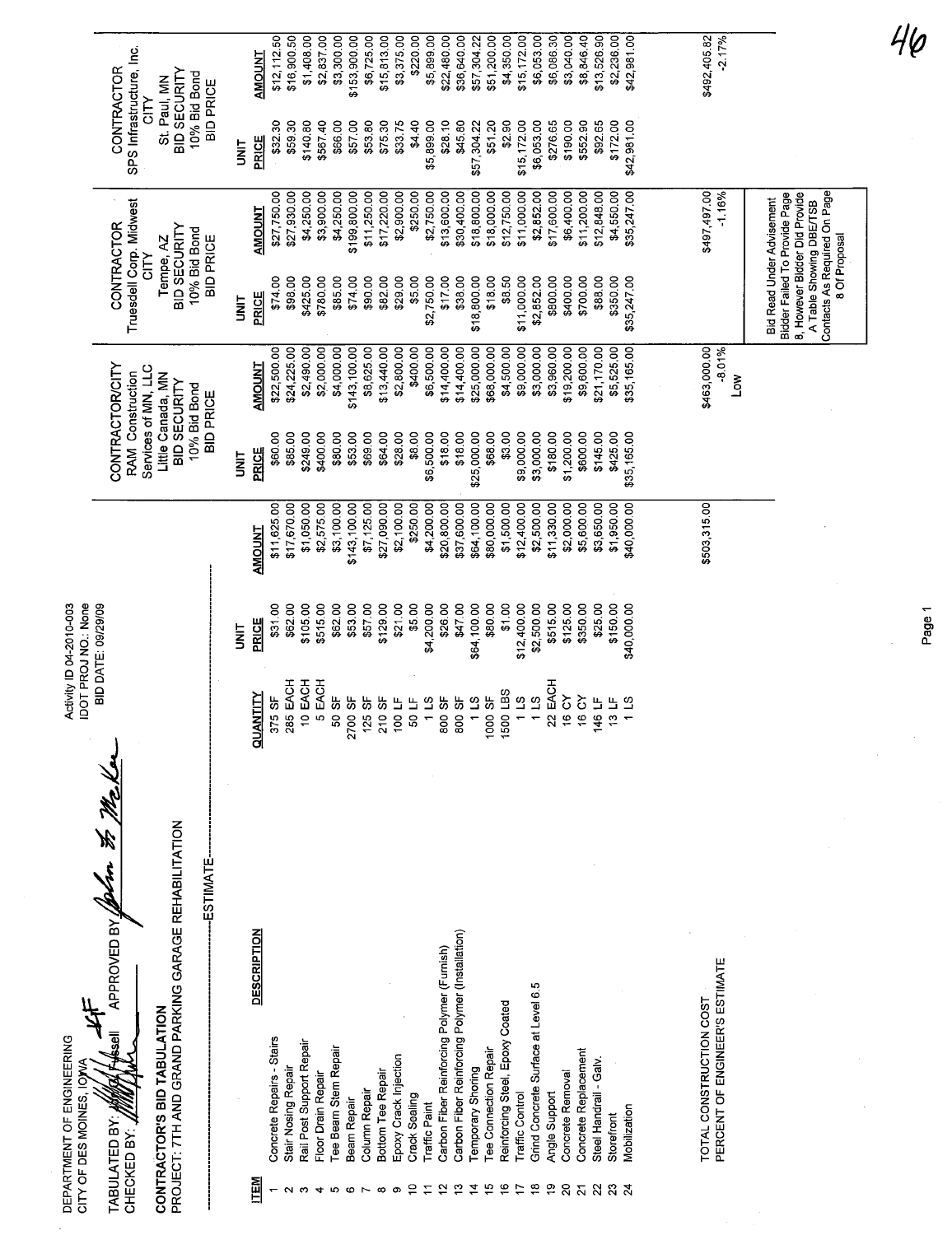|                                                       |                                                                                                                                                                                   |           | <b>AMOUNT</b>                    | \$31,875.00               | \$21,375.00         | \$1,500.00<br>\$3,825.00                       | \$4,250.00           | \$175,500.00       | \$8,125.00    | \$13,650.00                          | \$7,500.00            | \$350.00           | \$3,500.00           | \$8,000.00                                      | \$16,000.00                                          | \$75,000.00                    | \$80,000.00                                     | \$3,375.00                           | \$6,000.00      | \$5,000.00                                | \$19,800.00                    | \$24,000.00                        | \$35,200.00                            | \$18,980.00                                          | \$9,750.00                    | \$57,255.00  |  | \$629,810.00            | $+25.13%$                      |  |
|-------------------------------------------------------|-----------------------------------------------------------------------------------------------------------------------------------------------------------------------------------|-----------|----------------------------------|---------------------------|---------------------|------------------------------------------------|----------------------|--------------------|---------------|--------------------------------------|-----------------------|--------------------|----------------------|-------------------------------------------------|------------------------------------------------------|--------------------------------|-------------------------------------------------|--------------------------------------|-----------------|-------------------------------------------|--------------------------------|------------------------------------|----------------------------------------|------------------------------------------------------|-------------------------------|--------------|--|-------------------------|--------------------------------|--|
|                                                       | Restoration Systems, Inc.<br>CONTRACTOR<br>BID SECURITY<br>10% Bid Bind<br>Chaska, MN<br><b>BID PRICE</b><br><b>CITY</b>                                                          | m<br>M    | PRICE                            | \$85.00                   | \$75.00             | \$150.00<br>\$765.00                           | \$85.00              | \$65.00            | \$65.00       | \$65.00                              | \$75.00               | \$7.00             | \$3,500.00           | \$10.00                                         | \$20.00                                              | \$75,000.00                    | \$80.00                                         | \$2.25                               | \$6,000.00      | \$5,000.00                                | \$900.00                       | \$1,500.00                         | \$2,200.00                             | \$130.00                                             | \$750.00                      | \$57,255.00  |  |                         |                                |  |
|                                                       | Cramer & Associates, Inc<br><b>CONTRACTOR</b><br>BID SECURITY<br>10% Bid Bond<br><b>BID PRICE</b><br>Grimes, IA<br><b>NLC</b>                                                     |           | <b>AMOUNT</b>                    | \$20,625.00               | \$34,200.00         | \$5,000.00<br>\$2,425.00                       | \$3,750.00           | \$162,000.00       | \$9,375.00    | \$15,750.00                          | \$4,000.00            | \$1,750.00         | \$2,100.00           | \$20,800.00                                     | \$32,000.00                                          | \$32,000.00                    | \$80,000.00                                     | \$1,800.00                           | \$7,000.00      | \$2,200.00                                | \$11,000.00                    | \$17,600.00                        | \$14,400.00                            | \$16,060.00                                          | \$7,150.00                    | \$74,000.00  |  | \$576,985.00            | $+14.64%$                      |  |
|                                                       |                                                                                                                                                                                   | <b>SE</b> | PRICE                            | \$55.00                   | \$120.00            | \$500.00<br>\$485.00                           | \$75.00              | \$60.00            | \$75.00       | \$75.00                              | \$40.00               | \$35.00            | \$2,100.00           | \$26.00                                         | \$40.00                                              | \$32,000.00                    | \$80.00                                         | \$1.20                               | \$7,000.00      | \$2,200.00                                | \$500.00                       | \$1,100.00                         | \$900.00                               | \$110.00                                             | \$550.00                      | \$74,000.00  |  |                         |                                |  |
|                                                       | <b>Tariton Corporation</b><br><b>CONTRACTOR</b><br>10% Bid Bond<br>St. Louis, MO<br><b>BID PRICE</b><br><b>NLC</b>                                                                |           | <b>AMOUNT</b>                    | \$15,000.00               | \$23,370.00         | \$1,960.00<br>\$2,680.00                       | \$5,150.00           | \$189,000.00       | \$9,250.00    | \$25,830.00                          | \$4,400.00            | \$592.50           | \$4,600.00           | \$24,000.00                                     | \$44,800.00                                          | \$24,890.00                    | \$80,000.00                                     | \$2,400.00                           | \$12,890.00     | \$3,278.00                                | \$11,880.00                    | \$2,784.00                         | \$8,112.00                             | \$6,862.00                                           | \$1,859.00                    | \$32,225.00  |  | \$537,812.50            | +6.85%                         |  |
|                                                       | BID SECURITY                                                                                                                                                                      | i<br>N    | PRICE                            | \$40.00                   | \$82.00             | \$196.00<br>\$536.00                           | \$103.00             | \$70.00            | \$74.00       | \$123.00                             | \$44.00               | \$11.85            | \$4,600.00           | \$30.00                                         | \$56.00                                              | \$24,890.00                    | \$80.00                                         | \$1.60                               | \$12,890.00     | \$3,278.00                                | \$540.00                       | \$174.00                           | \$507.00                               | \$47.00                                              | \$143.00                      | \$32,225.00  |  |                         |                                |  |
|                                                       |                                                                                                                                                                                   |           | <b>AMOUNT</b>                    | \$11,625.00               | \$17,670.00         | \$2,575.00<br>\$1,050.00                       | \$3,100.00           | \$143,100.00       | \$7,125.00    | \$27,090.00                          | \$2,100.00            | \$250.00           | \$4,200.00           | \$20,800.00                                     | \$37,600.00                                          | \$64,100.00                    | \$80,000.00                                     | \$1,500.00                           | \$12,400.00     | \$2,500.00                                | \$11,330.00                    | \$2,000.00                         | \$5,600.00                             | \$3,650.00                                           | \$1,950.00                    | \$40,000.00  |  | \$503,315.00            |                                |  |
| IDOT PROJ NO.: None<br>Activity ID 04-2010-003        | BID DATE: 09/29/09                                                                                                                                                                | i<br>N    | PRICE                            | \$31.00                   | \$62.00             | \$105.00<br>\$515.00                           | \$62.00              | \$53.00            | \$57.00       | \$129.00                             | \$21.00               | \$5.00             | \$4,200.00           | \$26.00                                         | \$47.00                                              | \$64,100.00                    | \$80,00                                         | \$1,00                               | \$12,400.00     | \$2,500.00                                | \$515.00                       | \$125.00                           | \$350.00                               | \$25.00                                              | \$150.00                      | \$40,000.00  |  |                         |                                |  |
|                                                       |                                                                                                                                                                                   |           | <b>QUANTITY</b>                  | 355<br>57                 | 5 EACH<br>$\approx$ | 10 EACH<br>EACH<br>ю                           | 5<br>SO <sub>1</sub> | ပ္တ<br>2700        | 9F<br>125     | 10.5F<br>$\frac{1}{2}$               | 100 LF                | 50 LF              | 11S                  | 800 SF                                          | 5F<br>800                                            | $\overline{a}$<br>$\leftarrow$ | တ်<br>တ<br>1000                                 | 1500 LBS                             | 115             |                                           | EACH<br>S.                     | δ<br>$\overline{6}$                | δ<br>ë                                 | 16 LF<br>÷                                           | $\mathbf{u}$<br>$\frac{1}{2}$ | ്വ           |  |                         |                                |  |
| DEPARTMENT OF ENGINEERING<br>CITY OF DES MOINES, IOWA | II. Hail<br>CONTRACTOR'S BID TABULATION<br>PROJECT: 7TH AND GRAND PARKING GARAGE REHABILITATION<br><b>ESTIMATE</b><br>APPROVED BY<br>ussel<br>TABULATED BY:<br>CHECKED BY: $\ell$ |           | <b>DESCRIPTION</b><br><b>NEN</b> | Concrete Repairs - Stairs | Stair Nosing Repair | Rail Post Support Repair<br>Floor Drain Repair | Tee Beam Stem Repair | <b>Beam Repair</b> | Column Repair | <b>Bottom Tee Repair</b><br>$\infty$ | Epoxy Crack Injection | Crack Sealing<br>≘ | <b>Traffic Paint</b> | Carbon Fiber Reinforcing Polymer (Furnish)<br>≌ | Carbon Fiber Reinforcing Polymer (Installation)<br>ౖ | Temporary Shoring              | <b>Tee Connection Repair</b><br>$\overline{15}$ | Reinforcing Steel, Epoxy Coated<br>9 | Traffic Control | Grind Concrete Surface at Level 6.5<br>ဇ္ | Angle Support<br>$\frac{6}{5}$ | Concrete Removal<br>$\overline{c}$ | Concrete Replacement<br>$\overline{a}$ | Steel Handrail - Galv.<br>$\boldsymbol{\mathcal{Z}}$ | Storefront<br>$\mathbf{S}^2$  | Mobilization |  | TOTAL CONSTRUCTION COST | PERCENT OF ENGINEER'S ESTIMATE |  |

Page 2

 $46$